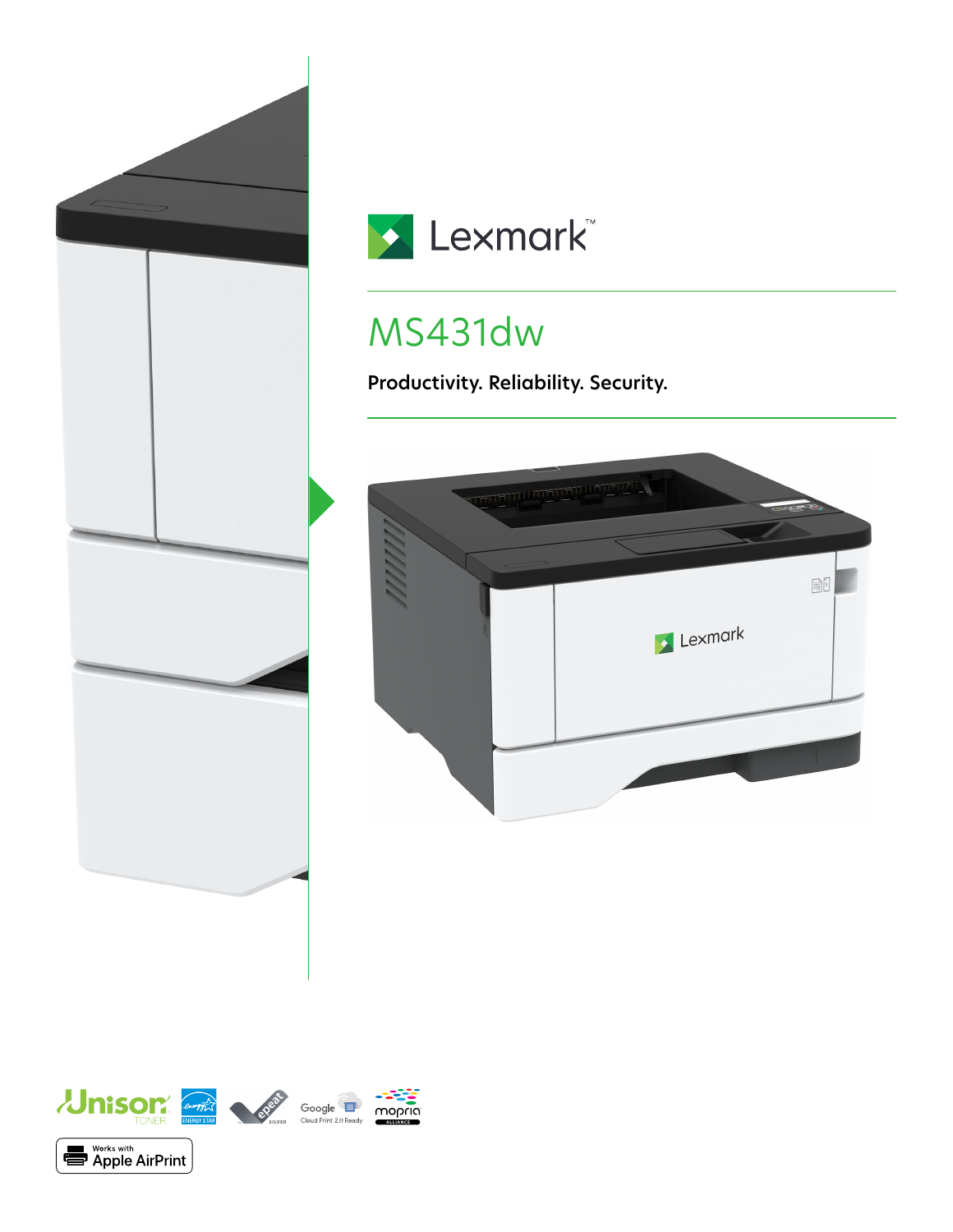#### MS431dw

Light, compact, and fast, the MS431dw supports output up to 42 pages per minute\* plus wireless connectivity. Available Extra High Yield Unison™ toner offers up to 20,000 pages of output\*\*, while an optional 550-sheet tray supports longer print runs. A 1-GHz multi-core processor powers through big jobs, and Lexmark full-spectrum security helps protect sensitive information.

### **Speedy, compact printing**

- Get monochrome output at up to 42 pages per minute\*, with a first page as fast as 5.9 seconds.
- Tackle your printing workload with the power of a 1-GHz dual-core processor and 256 MB of memory.
- Compact dimensions of 8.7 inches high x 14.5 inches wide x 14.3 inches deep (222 mm high x 368 mm wide x 363 mm deep) helps it fit almost anywhere.

## **Connect and control**

- Connect via Ethernet, USB and Wi-Fi.
- Simplify mobile printing via Lexmark Mobile Print app, as well as Google Cloud Print, Mopria® and AirPrint technologies.
- Two-line display lets you configure, interact with, and monitor vital system information.

# **Sustained output, enduring quality**

- Available Extra High Yield Unison™ toner provides up to 20,000 pages\*\* of output for more printing and less downtime.
- Optional paper tray increases total input capacity to 900

sheets to support longer print runs and enhanced media flexibility.

 Steel frame and lifetime imaging components mean long life and minimal maintenance.

#### **Robust, built-in security**

- Lexmark's full-spectrum security architecture helps keep your information safe—in the document, on the device, over the network, and everywhere in between.
- A range of embedded features harden the device against attacks.
- Standard Confidential Print feature helps ensure output security via simple PIN.

#### **Save paper, save energy**

- Automatic two-sided printing is standard.
- Built-in energy-saving modes help support ratings of EPEAT® Silver and ENERGY STAR® certified.
- The Lexmark Cartridge Collection Program (LCCP) and Lexmark Equipment Collection Program (LECP) minimize waste and support recycling (availability varies by country).

Print speeds measured in accordance with ISO/IEC 24734 (ESAT). For more information see: www.lexmark.com/ISOspeeds. \*

Average continuous mono declared yield in one-sided (simplex) mode up to this number of pages in accordance with ISO/IEC 19752. Actual yield will vary considerably based upon many factors. See www.lexmark.com/yields for more information. \*\*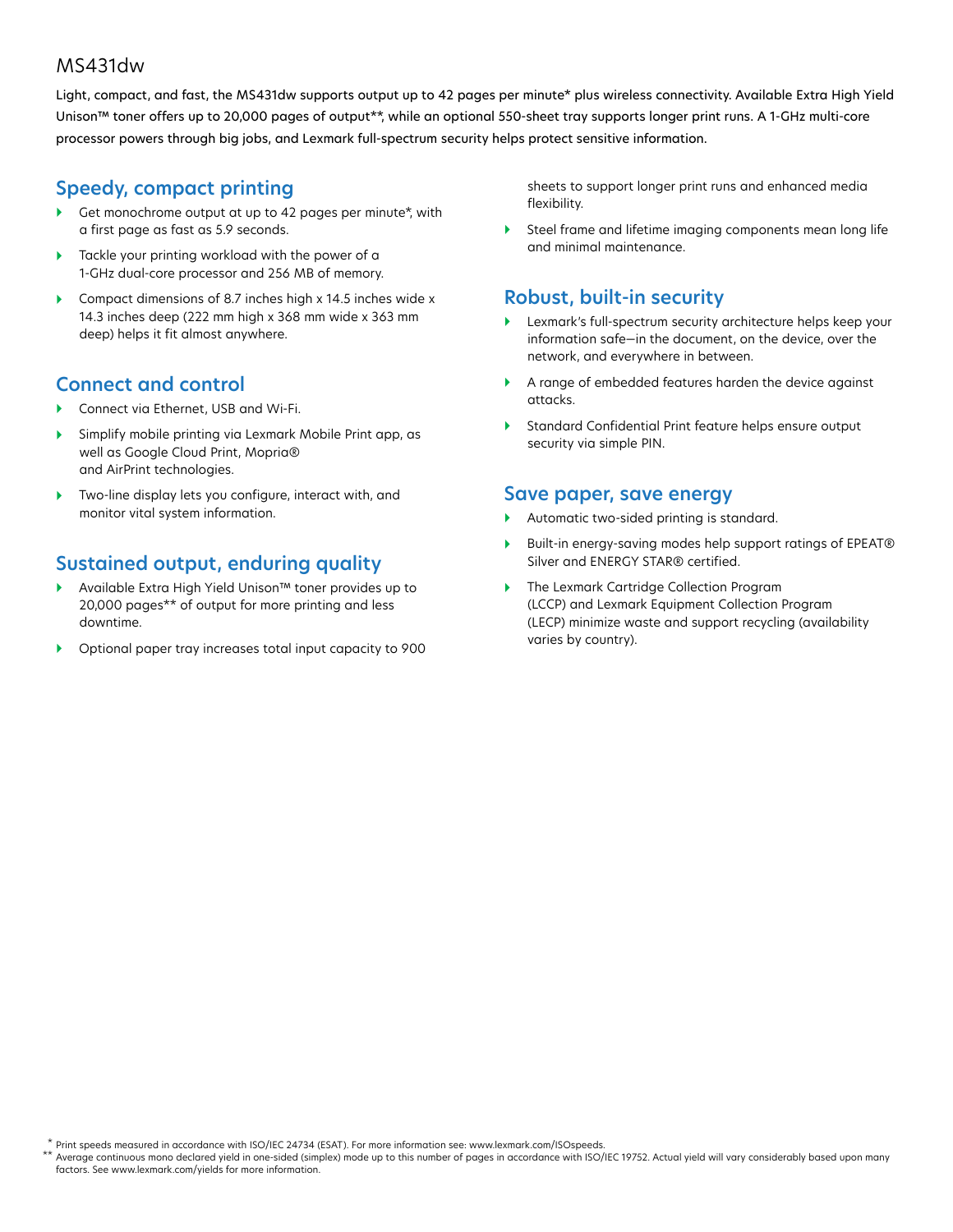

- 1 Printer with 2-line display 8.7 x 14.5 x 14.3 in. 222 x 368 x 363 mm
- 2 100-Sheet multipurpose feeder Dimensions included as part of base model

3 250-Sheet tray Dimensions included as part of base model





Supports one optional 550-sheet tray.<br>All measurements are shown as height x width x depth. For more information about supported configurations, refer to the Printer, Option and Stand Compatibility Guide at<br>http://www.lexm